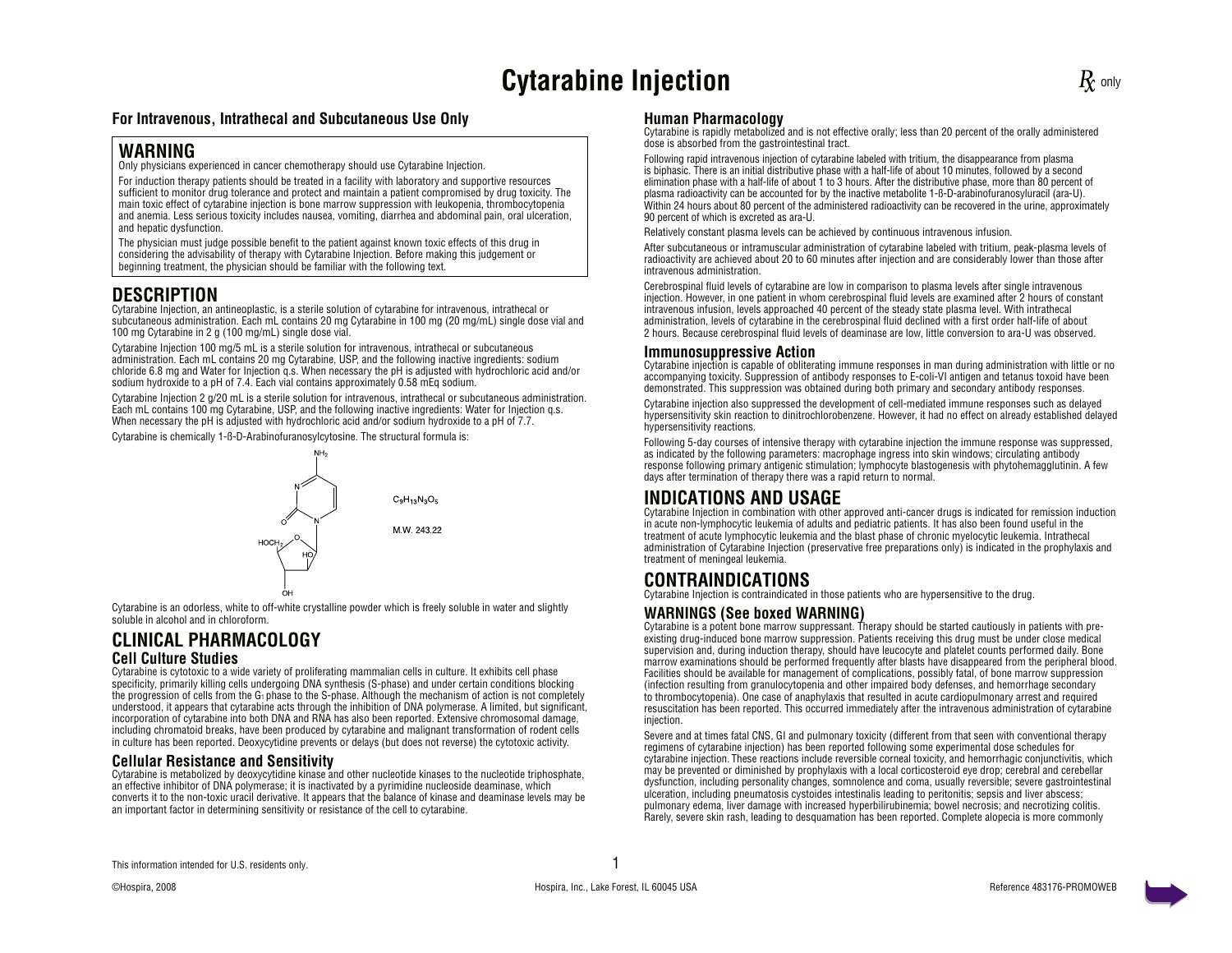

seen with experimental high dose therapy than with standard treatment programs using cytarabine injection. If experimental high dose therapy is used, do not use a preparation containing benzyl alcohol.

Cases of cardiomyopathy with subsequent death have been reported following experimental high dose therapy with cytarabine in combination with cyclophosphamide when used for bone marrow transplant preparation.

A syndrome of sudden respiratory distress, rapidly progressing to pulmonary edema and radiographically pronounced cardiomegaly has been reported following experimental high dose therapy with cytarabine used for the treatment of relapsed leukemia from one institution in 16/72 patients. The outcome of this syndrome can be fatal

Two patients with childhood acute myelogenous leukemia who received intrathecal and intravenous cytarabine injection at conventional doses (in addition to a number of other concomitantly administered drugs) developed delayed progressive ascending paralysis resulting in death in one of the two patients.

#### **Use in Pregnancy (Category D)**

Cytarabine Injection can cause fetal harm when administered to a pregnant woman. Cytarabine causes abnormal cerebellar development in the neonatal hamster and is teratogenic to the rat fetus. There are no adequate and well-controlled studies in pregnant women. Women of childbearing potential should be advised to avoid becoming pregnant.

A review of the literature has shown 32 reported cases where cytarabine injection was given during pregnancy, either alone or in combination with other cytotoxic agents:

Eighteen normal infants were delivered. Four of these had first trimester exposure. Five infants were premature or of low birth weight. Twelve of the 18 normal infants were followed up at ages ranging from six weeks to seven years, and showed no abnormalities. One apparently normal infant died at 90 days of gastroenteritis.

Two cases of congenital abnormalities have been reported, one with upper and lower distal limb defects, and the other with extremity and ear deformities. Both of these cases had first trimester exposure.

There were seven infants with various problems in the neonatal period, including pancytopenia, transient depression of WBC, hematocrit or platelets; electrolyte abnormalities; transient eosinophilia; and one case of increased lgM levels and hyperpyrexia possibly due to sepsis. Six of the seven infants were also premature. The child with pancytopenia died at 21 days of sepsis.

Therapeutic abortions were done in five cases. Four fetuses were grossly normal, but one had an enlarged spleen and another showed Trisomy C chromosome abnormality in the chorionic tissue.

Because of the potential for abnormalities with cytotoxic therapy, particularly during the first trimester, a patient who is or who may become pregnant while on cytarabine should be apprised of the potential risk to the fetus and the advisability of pregnancy continuation. There is a definite, but considerably reduced risk if therapy is initiated during the second or third trimester. Although normal infants have been delivered to patients treated in all three trimesters of pregnancy, follow-up of such infants would be advisable.

## **PRECAUTIONS**

#### **1. General Precautions**

 Patients receiving Cytarabine Injection must be monitored closely. Frequent platelet and leucocyte counts and bone marrow examinations are mandatory. Consider suspending or modifying therapy when drug-induced marrow depression has resulted in a platelet count under 50,000 or a polymorphonuclear granulocyte count under 1000/mm<sup>3</sup>. Counts of formed elements in the peripheral blood may continue to fall after the drug is stopped and reach lowest values after drug-free intervals of 12 to 24 days. When indicated, restart therapy when definite signs of marrow recovery appear (on successive bone marrow studies). Patients whose drug is withheld until "normal" peripheral blood values are attained may escape from control.

 When large intravenous doses are given too quickly, patients are frequently nauseated and may vomit for several hours post-injection. This problem tends to be less severe when the drug is infused.

 The human liver apparently detoxifies a substantial fraction of an administered dose. In particular, patients with renal or hepatic function impairment may have a higher likelihood of CNS toxicity after high-dose cytarabine injection treatment. Use the drug with caution and possibly at reduced dose in patients whose liver or kidney function is poor.

Periodic checks of bone marrow, liver and kidney functions should be performed in patients receiving cytarabine injection.

Like other cytotoxic drugs, Cytarabine Injection may induce hyperuricemia secondary to rapid lysis of neoplastic cells. The clinician should monitor the patient's blood uric acid level and be prepared to use such supportive and pharmacologic measures as might be necessary to control this problem.

Acute pancreatitis has been reported to occur in a patient receiving Cytarabine Injection by continuous infusion and in patients being treated with Cytarabine Injection who have had prior treatment with Lasparaginase.

- **2. Information for patient** Not applicable.
- **3. Laboratory tests**

See **General Precautions**.

**4. Drug Interactions**

 **Reversible decreases in steady-state plasma digoxin concentrations and renal glycoside excretion were observed in patients receiving beta-acetyldigoxin and chemotherapy regimens containing cyclophosphamide, vincristine and prednisone with or without cytarabine injection or procarbazine.**

#### **Steady-state plasma digitoxin concentrations did not appear to change. Therefore, monitoring of plasma digoxin levels may be indicated in patients receiving similar combination chemotherapy regimens. The utilization of digitoxin for such patients may be considered as an alternative.**

An *in vitro* interaction study between gentamicin and cytarabine showed a cytarabine related antagonism for the susceptibility of K. pneumoniae strains. This study suggests that in patients on cytarabine being treated with gentamic in for a K, pneumoniae infection, the lack of a prompt therapeutic response may indicate the need for re-evaluation of antibacterial therapy.

 Clinical evidence in one patient showed possible inhibition of fluorocytosine efficacy during therapy with cytarabine injection. This may be due to potential competitive inhibition of its uptake.

#### **5. Carcinogenesis, mutagenesis, impairment of fertility**

 Extensive chromosomal damage, including chromatoid breaks have been produced by cytarabine and malignant transformation of rodent cells in culture has been reported.

- **6. Pregnancy**
	- Pregnancy Category D. See **WARNINGS**.
- **7. Labor and delivery** Not applicable.

**8. Nursing mothers**

 It is not known whether this drug is excreted in human milk. Because many drugs are excreted in human milk and because of the potential for serious adverse reactions in nursing infants from cytarabine, a decision should be made whether to discontinue nursing or to discontinue the drug, taking into account the importance of the drug to the mother.

**9. Pediatric use**

See **INDICATIONS AND USAGE**.

## **ADVERSE REACTIONS**

#### **Expected Reactions**

Because cytarabine is a bone marrow suppressant, anemia, leukopenia, thrombocytopenia, megaloblastosis and reduced reticulocytes can be expected as a result of administration with Cytarabine Injection. The severity of these reactions are dose and schedule dependent. Cellular changes in the morphology of bone marrow and peripheral smears can be expected.

Following 5-day constant infusions or acute injections of 50 mg/m<sup>2</sup> to 600 mg/m<sup>2</sup>, white cell depression follows a biphasic course. Regardless of initial count, dosage level, or schedule, there is an initial fall starting the first

24 hours with a nadir at days 7-9. This is followed by a brief rise which peaks around the twelfth day. A second and deeper fall reaches nadir at days 15-24. Then there is a rapid rise to above baseline in the next 10 days. Platelet depression is noticeable at 5 days with a peak depression occurring between days 12-15. Thereupon, a rapid rise to above baseline occurs in the next 10 days.

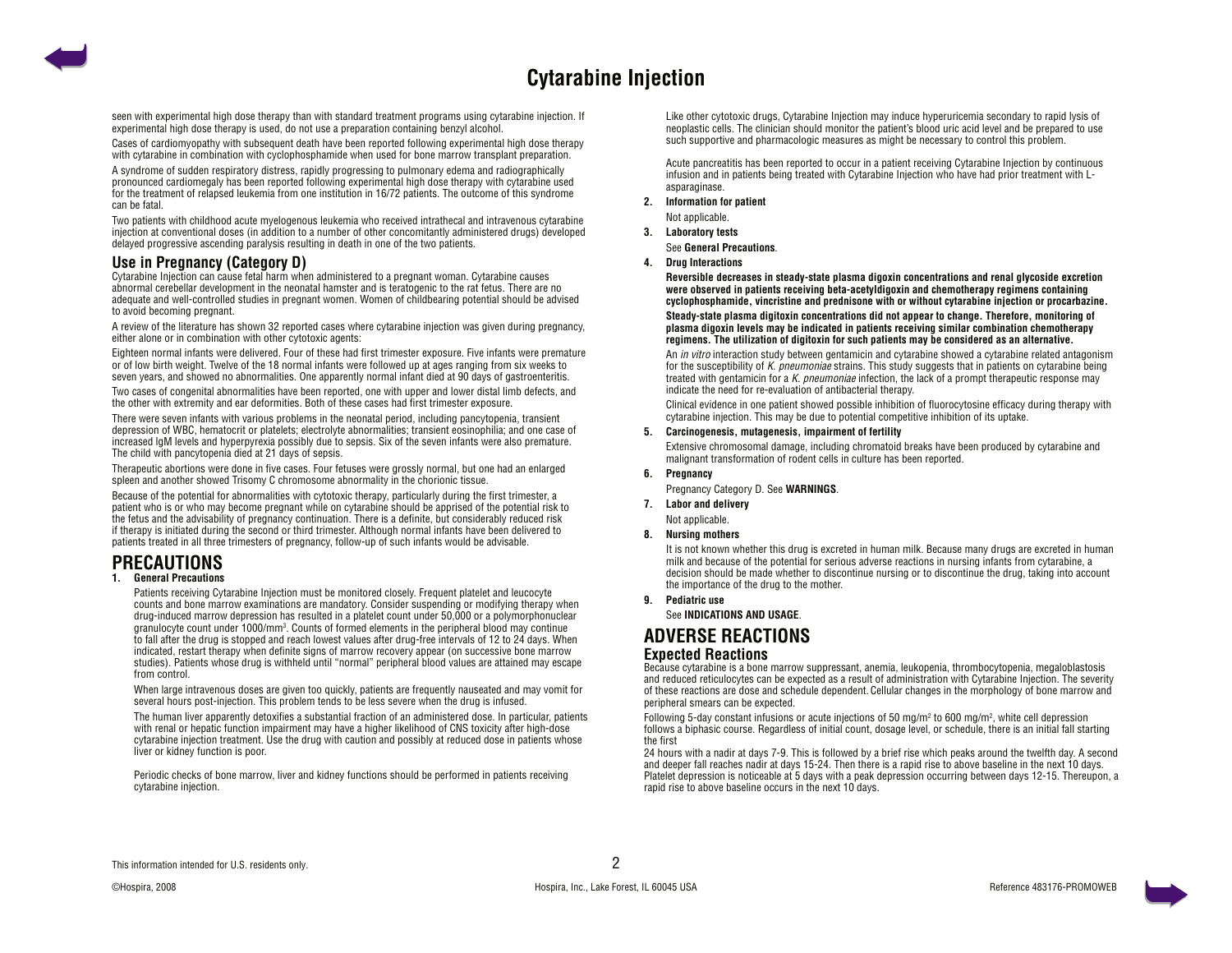## **Cytarabine Injection**

#### <span id="page-2-0"></span>**Infectious Complications**

**Injection:** Viral, bacterial, fungal, parasitic, or saprophytic infections, in any location in the body may be associated with the use of cytarabine injection alone or in combination with other immunosuppressive agents following immunosuppressant doses that affect cellular or humoral immunity. These infections may be mild, but can be severe and at times fatal.

#### **The Cytarabine (Ara-C) Syndrome**

A cytarabine syndrome has been described by Castleberry. It is characterized by fever, myalgia, bone pain, occasionally chest pain, maculopapular rash, conjunctivitis and malaise. It usually occurs 6-12 hours following drug administration. Corticosteroids have been shown to be beneficial in treating or preventing this syndrome. If the symptoms of the syndrome are deemed treatable, corticosteroids should be contemplated as well as continuation of therapy with Cytarabine Injection.

#### **Most Frequent Adverse Reactions**

| anorexia | oral and anal inflammation | rash                 |
|----------|----------------------------|----------------------|
| nausea   | or ulceration              | thrombophlebitis     |
| vomiting | hepatic dysfunction        | bleeding (all sites) |
| diarrhea | fever                      |                      |

Nausea and vomiting are most frequent following rapid intravenous injection.

#### **Less Frequent Adverse Reactions**

| sepsis                       | sore throat           | conjunctivitis (may occur with rash) |
|------------------------------|-----------------------|--------------------------------------|
| pneumonia                    | esophageal ulceration | dizziness                            |
| cellulitis at injection site | esophagitis           | alopecia                             |
| skin ulceration              | chest pain            | anaphylaxis (see WARNINGS)           |
| urinary retention            | pericarditis          | allergic edema                       |
| renal dysfunction            | bowel necrosis        | pruritis                             |
| neuritis                     | abdominal pain        | shortness of breath                  |
| neural toxicity              | pancreatitis          | urticaria                            |
|                              | freckling             | headache                             |
|                              | iaundice              |                                      |

#### **Experimental Doses**

Severe and at times fatal CNS, GI and pulmonary toxicity (different from that seen with conventional therapy regimens of cytarabine injection) has been reported following some experimental dose schedules of cytarabine injection. These reactions include reversible corneal toxicity and hemorrhagic conjunctivitis, which may be prevented or diminished by prophylaxis with a local corticosteroid eye drop; cerebral and cerebellar dysfunction, including personality changes, somnolence and coma, usually reversible; severe gastrointestinal ulceration, including pneumatosis cystoides intestinalis leading to peritonitis; sepsis and liver abscess; pulmonary edema, liver damage with increased hyperbilirubinemia; bowel necrosis; and necrotizing colitis. Rarely, severe skin rash, leading to desquamation has been reported. Complete alopecia is more commonly seen with experimental high dose therapy than with standard treatment programs using cytarabine. If experimental high dose therapy is used, do not use a preparation containing benzyl alcohol.

Cases of cardiomyopathy with subsequent death have been reported following experimental high dose therapy with cyclophosphamide when used for bone marrow transplant preparation. **This cardiac toxicity may be schedule dependent.**

A syndrome of sudden respiratory distress, rapidly progressing to pulmonary edema and radiographically pronounced cardiomegaly has been reported following experimental high dose therapy with cytarabine used for the treatment of relapsed leukemia from one institution in 16/72 patients. The outcome of this syndrome can be fatal.

Two patients with adult acute non-lymphocytic leukemia developed peripheral motor and sensory neuropathies after consolidation with high-dose cytarabine, daunorubicin, and asparaginase. Patients treated with highdose cytarabine should be observed for neuropathy since dose schedule alterations may be needed to avoid irreversible neurologic disorders.

Ten patients treated with experimental intermediate doses of cytarabine  $(1 \text{ g/m}^2)$  with and without other chemotherapeutic agents (meta-AMSA, daunorubicin, etoposide) at various dose regimes developed a diffuse interstitial pneumonitis without clear cause that may have been related to the cytarabine.

Two cases of pancreatitis have been reported following experimental doses of cytarabine injection and numerous other drugs. Cytarabine injection could have been the causative agent.

## **OVERDOSAGE**

There is no antidote for overdosage of Cytarabine Injection. Doses of 4.5 g/m² by intravenous infusion over 1 hour every 12 hours for 12 doses have caused an unacceptable increase in irreversible CNS toxicity and death.

Single doses as high as 3 g/m<sup>2</sup> have been administered by rapid intravenous infusion without apparent toxicity.

## **DOSAGE AND ADMINISTRATION**

Cytarabine Injection is not active orally. The schedule and method of administration varies with the program of therapy to be used. Cytarabine Injection may be given by intravenous infusion or injection, subcutaneously, or intrathecally (preservative free preparation only).

Thrombophlebitis has occurred at the site of drug injection or infusion in some patients, and rarely patients have noted pain and inflammation at subcutaneous injection sites. In most instances, however, the drug has been well tolerated.

Patients can tolerate higher total doses when they receive the drug by rapid intravenous injection as compared with slow infusion. This phenomenon is related to the drug's rapid inactivation and brief exposure of susceptible normal and neoplastic cells to significant levels after rapid injection. Normal and neoplastic cells seem to respond in somewhat parallel fashion to these different modes of administration and no clear-cut clinical advantage has been demonstrated for either.

In the induction therapy of acute non-lymphocytic leukemia, the usual cytarabine dose in combination with other anti-cancer drugs is 100 mg/m²/day by continuous IV infusion (Days 1-7) or 100 mg/m² IV every 12 hours (Days 1-7).

The literature should be consulted for the current recommendations for use in acute lymphocytic leukemia.

#### **Intrathecal Use in Meningeal Leukemia**

Cytarabine injection has been used intrathecally in acute leukemia in doses ranging from 5 mg/m<sup>2</sup> to 75 mg/m<sup>2</sup> of body surface area. The frequency of administration varied from once a day for 4 days to once every 4 days. The most frequently used dose was 30 mg/m2 every 4 days until cerebrospinal fluid findings were normal, followed by one additional treatment. The dosage schedule is usually governed by the type and severity of central nervous system manifestations and the response to previous therapy.

Cytarabine injection given intrathecally may cause systemic toxicity and careful monitoring of the hematopoietic system is indicated. Modification of other anti-leukemia therapy may be necessary. Major toxicity is rare. The most frequently reported reactions after intrathecal administration were nausea, vomiting and fever; these reactions are mild and self-limiting. Paraplegia has been reported. Necrotizing leukoencephalopathy occurred in 5 children; these patients had also been treated with intrathecal methotrexate and hydrocortisone, as well as by central nervous system radiation. Isolated neurotoxicity has been reported. Blindness occurred in two patients in remission whose treatment had consisted of combination systemic chemotherapy, prophylactic central nervous system radiation and intrathecal cytarabine injection.

When cytarabine injection is administered both intrathecally and intravenously within a few days, there is an increased risk of spinal cord toxicity, however, in serious life-threatening disease, concurrent use of intravenous and intrathecal Cytarabine Injection is left to the discretion of the treating physician.

Focal leukemic involvement of the central nervous system may not respond to intrathecal cytarabine injection and may better be treated with radiotherapy.

#### **Chemical Stability of Infusion Solutions**

Chemical stability studies were performed by ultraviolet assay on Cytarabine Injection in infusion solutions. These studies showed that when Cytarabine Injection was added to Water for Injection, 5% Dextrose in Water or Sodium Chloride Injection, 94 to 96 percent of the cytarabine was present after 192 hours storage at room temperature.

Parenteral drugs should be inspected visually for particulate matter and discoloration, prior to administration, whenever solution and container permit.